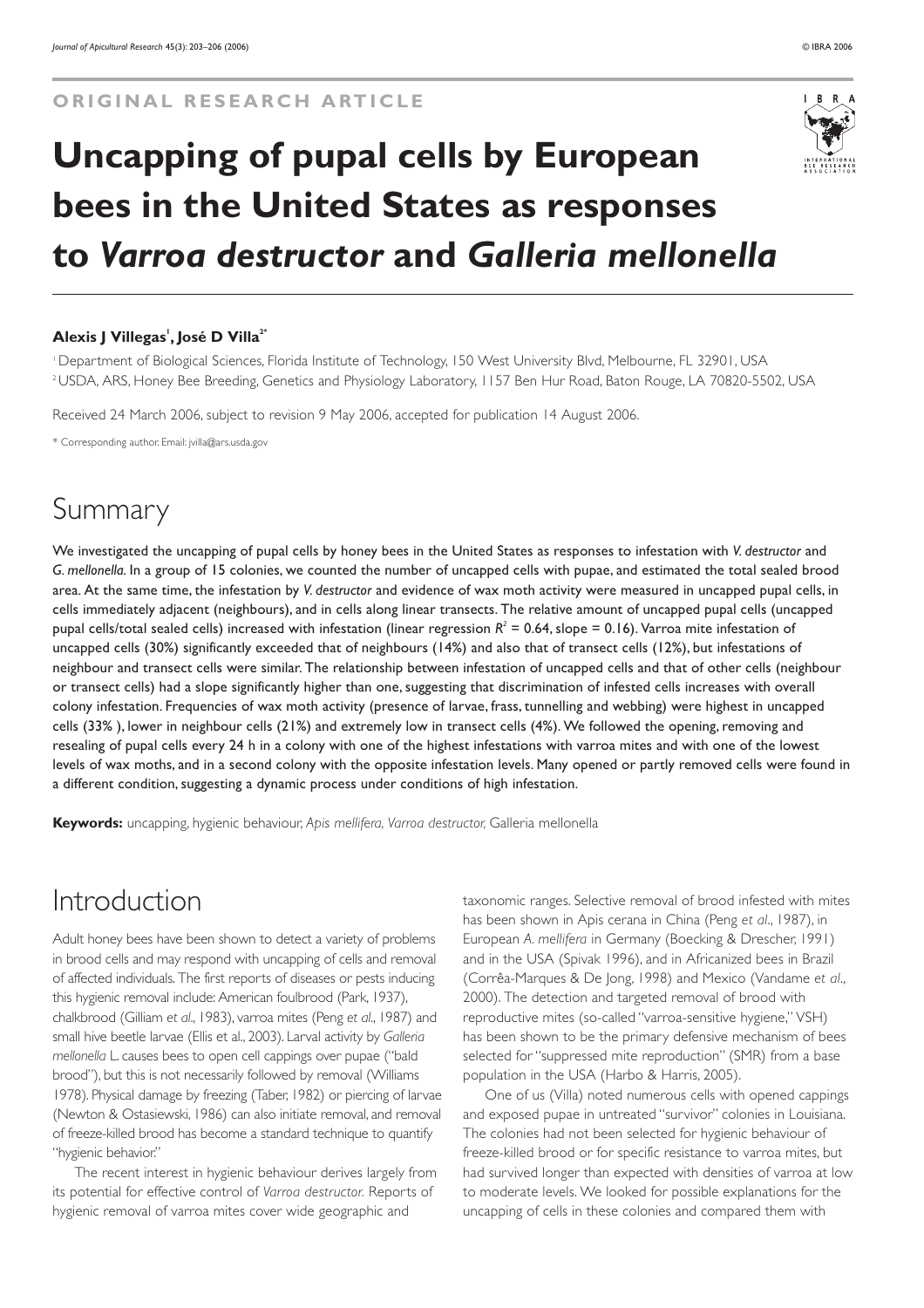Russian colonies and colonies of VSH outcrosses (formerly known as SMR). We investigated the causes for uncapped cells as a response to: (1) the fairly recent parasitic mite *V. destructor* and (2) infestation by larval *G. mellonella* which have coexisted with European bees for much longer. We also followed the time course of opening of cells, removing of pupae, and resealing of cells in a colony highly infested with varroa and in a colony with a high infestation of wax moth larvae.

## Materials and Methods

Fifteen colonies from three origins were surveyed for the presence of uncapped cells with pupae still in them. Five of the colonies were local colonies initially exposed to varroa mites and not having received treatment within two to five years. Eight colonies were of Russian origin, and two colonies were headed by out crossed VSH queens. For each colony, all uncapped cells with pupae were counted and the total sealed brood area measured. Two to five brood frames containing uncapped cells with pupae were removed for inspection of three types of cells: (1) uncapped cells with pupae, (2) pupal cells immediately adjacent to the uncapped cells (potentially up to six neighbour cells per uncapped cell), (3) pupal cells along randomly chosen horizontal transects across both sides of two of the frames. Cells were examined under 5X magnification for signs of varroa presence (mites or feces) or wax moth activity (larva, frass, or tunnels).

The relationship between proportion of uncapped cells (number of uncapped cells with pupae/number of sealed brood cells) and the infestation of transect cells (proportion of cells infested with mites, showing activity of wax moth larvae, or both) was analyzed with linear regression. Percentages of infestation with either *V. destructor* or *G. mellonella* activity in uncapped cells, neighbour and line transect cells in each colony were compared with ANOVA using a random block design with cell type as treatment and colony as random block. Linear regressions were conducted between the infestations of the three cell types with each organism. Two Russian colonies were omitted from the last two analyses because samples had fewer than 20 uncapped cells. Sheets of transparent acetate film were used to mark unusual conditions of individual cells in two brood combs from each of two colonies at 0, 24 and 48 h. This allowed observations of daily changes in the opening of cells, removal of pupae, and resealing. One of the two colonies was the most highly infested with mites (54% in transect cells) and had no detectable activity of wax moths, and the other had a high infestation of wax moth larvae (11%) but low V. destructor infestation (1%).

### Results

Of 582 uncapped cells with pupae that were examined in the 15 colonies, 24% contained evidence of *V. destructor* infestation (adults, immatures or feces), 29% showed evidence of *G. mellonella* activity (larvae, tunnels, frass or webbing), 4% had signs of both mite and wax moth larval activity, and 43% showed no apparent anomalies. The proportion of uncapped cells with pupae

(number of uncapped cells/total number of sealed cells) significantly increased as overall infestation (varrroa mites, wax moths or both) increased (linear regression  $R^2 = 0.64$ , b = 0.16).

In 13 colonies in which the contents of more than 20 uncapped pupal cells were examined, the percentage of uncapped pupal cells with evidence of varroa mites ( $30\% \pm 5$ ) was significantly higher  $(P = 0.0002)$  than that of adjacent neighbour cells with sealed pupae (14%  $\pm$  5). The infestation of neighbour cells was not different  $(P = 0.64)$  from that of pupae along linear transects in the same combs (12%  $\pm$  5). Aside from one local colony that exhibited a much higher level of infestation in uncapped cells with respect to their neighbours, different origins (Russian, local or VSH-outcrossed) did not show different patterns of infestation.

With respect to infestation or evidence of *G. mellonella* activity, uncapped cells with pupae had much higher levels than those of linear transect cells with pupae (33%  $\pm$  4 vs. 4%  $\pm$  4; *P* < 0.0001). Contrary to what was found for varroa mites, wax moth activity in neighbour cells  $(21\% \pm 4)$  was much closer to that of open cells (albeit significantly different,  $P = 0.0038$ ) and much higher than transect cells  $(P = 0.0001)$ .



*Fig. 2.* Relationships between percentages of pupal cells with varroa mites ( $\square$ ) or with wax moth larval activity ( $\triangle$ ) in uncapped pupal cells, in cells along a linear transect, and in cells immediately adjacent to uncapped cells (neighbour) measured in the same combs in 13 colonies. The corresponding linear regression equations are shown for infestation with varroa and for activity with wax moths in each graph. Level of a significant difference from 0 for slopes and y intercepts is indicated (ns: *P*>0.05, \* : *P*<0.05, \*\* : *P*<0.01). Additionally, slopes significantly higher than 1 are indicated by "a."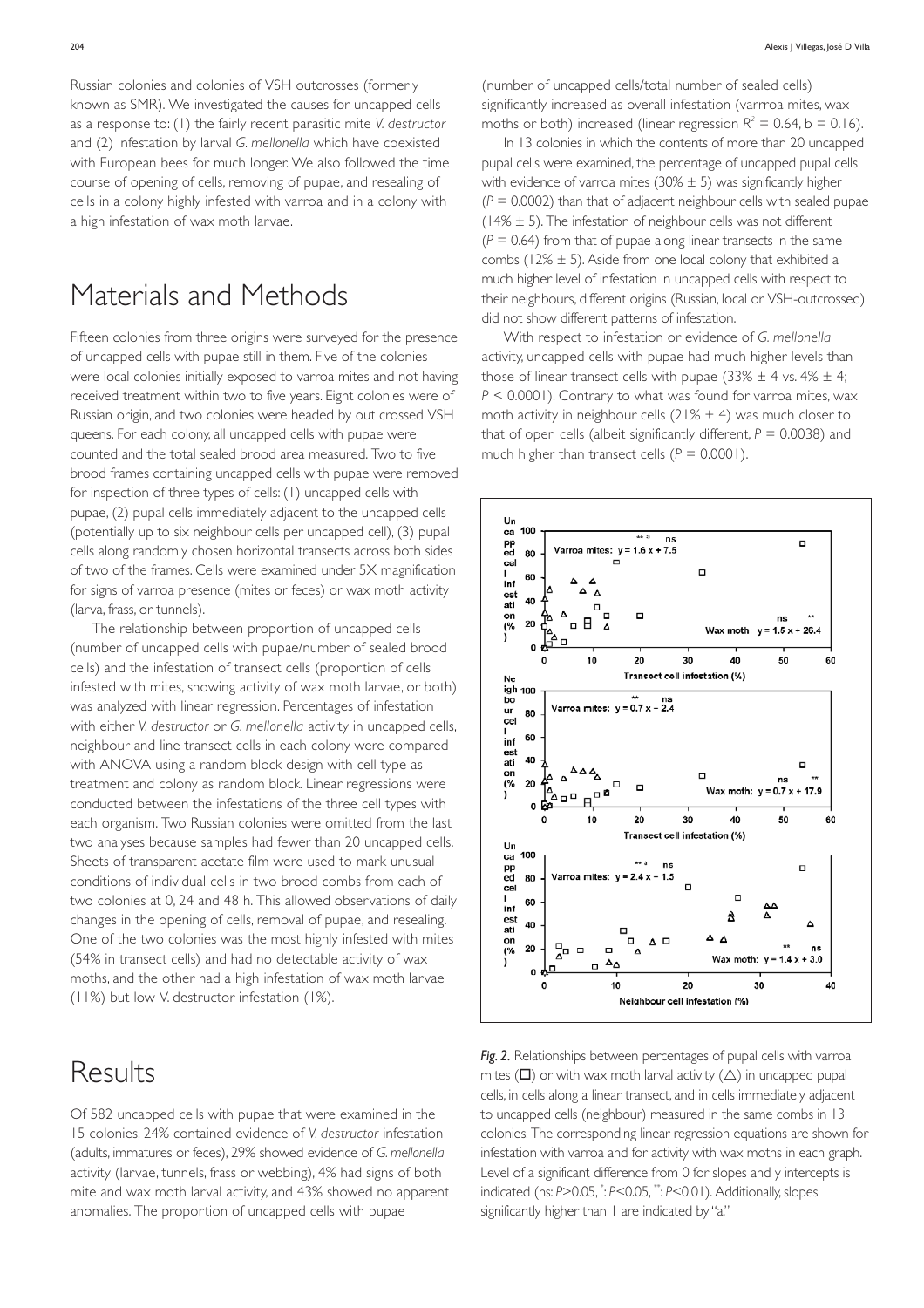Linear relationships between infestation of the three types of cells showed different patterns for the two parasites. For infestation with varroa mites, the three cell types were highly correlated (Fig 1). Furthermore, the infestation of neighbour cells tracked transect cells very closely, while the infestation of uncapped cells increased at a rate different from 1 with respect to both transect or to neighbour cells (Fig 1). For wax moth larvae, activity in transect cells was low compared to the values seen for varroa mites, but was higher in the other two types of cells (Fig 1). These differences lead to y intercepts different from 0 when comparing variables by linear regression. However, while the slopes relating infestations with varroa in the three types of cells showed slopes significantly different from 0, in the case of wax moth activity only the relationship between uncapped cells and neighbour cells showed a slope significantly different from 0. Observations every 24 h of cells that had been opened or had pupal contents partly removed indicated many transitions (Table 1). The colony most highly infested with *V. destructor* (54% in transect cells) had high numbers of uncapped cells, half of which remained uncapped after 24 h. A third of the uncapped cells were recapped, while most of those showing partly removed pupae were removed within 24 h. In contrast, a colony with high wax moth activity and low *V. destructor* infestation (11% and 1%, respectively in transect cells), showed a lower frequency of uncapping cells, no pupae in the process of being removed, and over half of the opened cells being recapped in 24 h (Table 1).

# Discussion

The much higher infestation by *V. destructor* and more frequent evidence of activity of wax moth observed in uncapped cells, when compared to linear transects of cells, indicates that colonies in the USA from various origins were detecting the presence of these organisms. Even though bees exhibited a high degree of specificity towards both organisms, responses seemed to vary in different ways as infestation by the two organisms increased.

*Table 1.* Transitions every 24 h in the status of individual cells in two colonies during observations for 48 h. Colony 523 had the highest infestation of *V. destructor* (54% of pupal cells along a linear transect) and colony 103 one of the lowest (1%) but had one of the highest levels of activity of *G. mellonella* (11%). Cells categorized as chewed were found with partially removed pupae. No partly removed cells were observed in colony 103.

There appeared to be a high detection ability for wax moth activity at any level of infestation, whereas for varroa mites the detection ability appeared to increase with the level of overall colony infestation (as indicated by slopes significantly higher than 1 between the dependent variable of uncapped cell infestation and either transect cell infestation or neighbour cell infestation).

When data collected on 10 Africanized colonies in Brazil by Corrêa-Marques and De Jong (1998) were analyzed, the average slope relating uncapped pupal cells and random cells is 2.3 (but because of higher variability, the 95% confidence limit still includes 1), again suggesting increased discrimination of varroa-infested cells with increasing infestation. Calculations from data presented by Vandame *et al* (2002) show that three colonies morphometrically identified as Africanized were uncapping infested brood at similar or higher rates than the colonies surveyed by us, while three European colonies showed no significant differences between the mite infestation of random cells and that of uncapped and removed cells. It appears that USA European colonies derived via artificial selection, natural selection, or both (VSH, survivor or Russian, respectively), can be as specific towards *V. destructor* as Africanized bees in Brazil and in Mexico.

Changes in the status of uncapped cells observed in two colonies with contrasting infestations of varroa mites and wax moth suggest that responses to the two parasites may also differ in temporal patterns. In one colony highly infested with varroa, the uncapping rate of pupae was high, about half of the uncapped cells remained opened, and partly removed pupal contents were completely removed within 24 h. In contrast, in a colony with low levels of varroa but high wax moth larval activity, uncapped cells tended to be resealed. The temporal patterns of uncapping, resealing, and removing need to be followed in more colonies to ascertain whether these trends are consistent.

Two approaches to improve the varroa-specific hygienic behavior of colonies have produced economically useful traits: selection for removal of freeze-killed brood (Spivak & Reuter, 2001) and selecting for selective removal of reproductive mites (Harbo & Harris, 2005). However, hygienic behavior towards freeze-killed brood may not correlate closely with hygienic

| Col. no. | Cells observed at beginning<br>of 24 h periods as: | Transition every 24 hours (% of total cells at beginning) |                          |                          |                          |
|----------|----------------------------------------------------|-----------------------------------------------------------|--------------------------|--------------------------|--------------------------|
|          |                                                    | Same State                                                | Recapped                 | Removed                  | Part, Removed            |
| 523      | Uncapped $(n=330)$                                 | 51%                                                       | 34%                      | 1%                       | 4%                       |
|          | Part. Removed (n=25)                               | 8%                                                        | 0%                       | 92%                      | 0%                       |
| 103      | Uncapped $(n=30)$                                  | 10%                                                       | 57%                      | 33%                      | 0%                       |
|          | Part. Removed (n=0)                                | $\overline{\phantom{0}}$                                  | $\overline{\phantom{0}}$ | $\overline{\phantom{a}}$ | $\overline{\phantom{0}}$ |